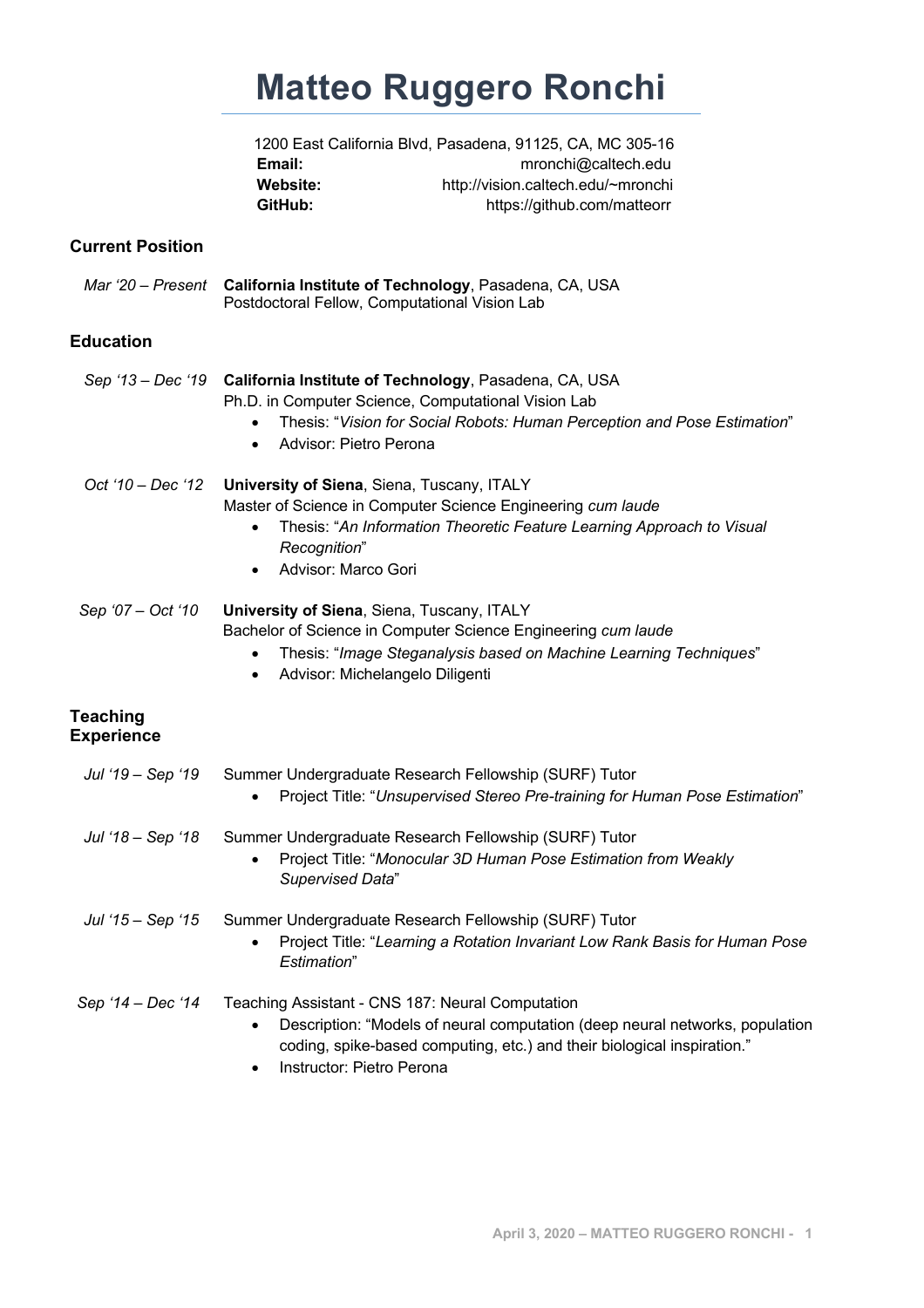#### **Industry Experience**

#### *Sep '17 – Sep '19* **Disney Research R&D Associate**, Los Angeles, CA, USA

- Project Title: "*Vision Systems for Social Robots in Crowds*"
- Description: "Design, prototype, and implement vision algorithms that will allow robots to interact socially with people and move safely through dense crowds."
- Mentor: Jeremie Papon

#### **Publications**

- *Mar '20* "*How Much does Multi-View Self-Supervision Help 3D Human Pose Estimation?*" **Ronchi**, Mac Aodha, Perona. DOI: N/A
- *Sep '18* "*It's all Relative: Monocular 3D Human Pose Estimation from Weakly Supervised Data.*" **Ronchi**, Mac Aodha, Eng, Perona. Proceedings of the British Machine Vision Conference (BMVC 2018). DOI: N/A
- *Oct '17* "*Benchmarking and Error Diagnosis in Multi-Instance Pose Estimation.*" **Ronchi**, Perona. Proceedings of the International Conference on Computer Vision (ICCV 2017). DOI: 10.1109/ICCV.2017.48
- *Dec '16* "*A Rotation Invariant Latent Factor Model for Moveme Discovery from Static Poses.*" **Ronchi**, Kim, Yue. Proceedings of the IEEE International Conference on Data Mining (ICDM 2016). DOI: 10.1109/ICDM.2016.0156
- *Sep '15* "*Describing Common Human Visual Actions in Images.*" **Ronchi**, Perona. Proceedings of the British Machine Vision Conference (BMVC 2015). DOI: 10.5244/C.29.52
- *Sep '14* "*Distance Estimation of an Unknown Person from a Portrait.*" Burgos-Artizzu, **Ronchi**, Perona. Proceedings of the European Conference on Computer Vision (ECCV 2014). DOI: 10.1007/978-3-319-10590-1\_21
- *Dec '12* "*An Information Theoretic Feature Learning Approach to Visual Recognition.*" **Ronchi**, Melacci, Lippi, Maggini, Gori. Master Thesis Dissertation, Siena, 2012. DOI: N/A
- *Oct '10* "*Image Steganalysis based on Machine Learning Techniques.*" **Ronchi**, Diligenti. Bachelor Thesis Dissertation, Siena, 2010. DOI: N/A

# **Academic**

#### **Service**

# **Workshop Organizer**: MS COCO Keypoint Estimation Challenge

• ECCV 2016, ICCV 2017, ECCV 2018, ICCV 2019

#### **Workshop Organizer**: MS COCO Object Detection and Segmentation Challenge

• ICCV 2015

#### **Workshop Organizer**: MS COCO Captioning Challenge

• CVPR 2015

**Reviewer**: CVPR, ICCV, ECCV, ACCV